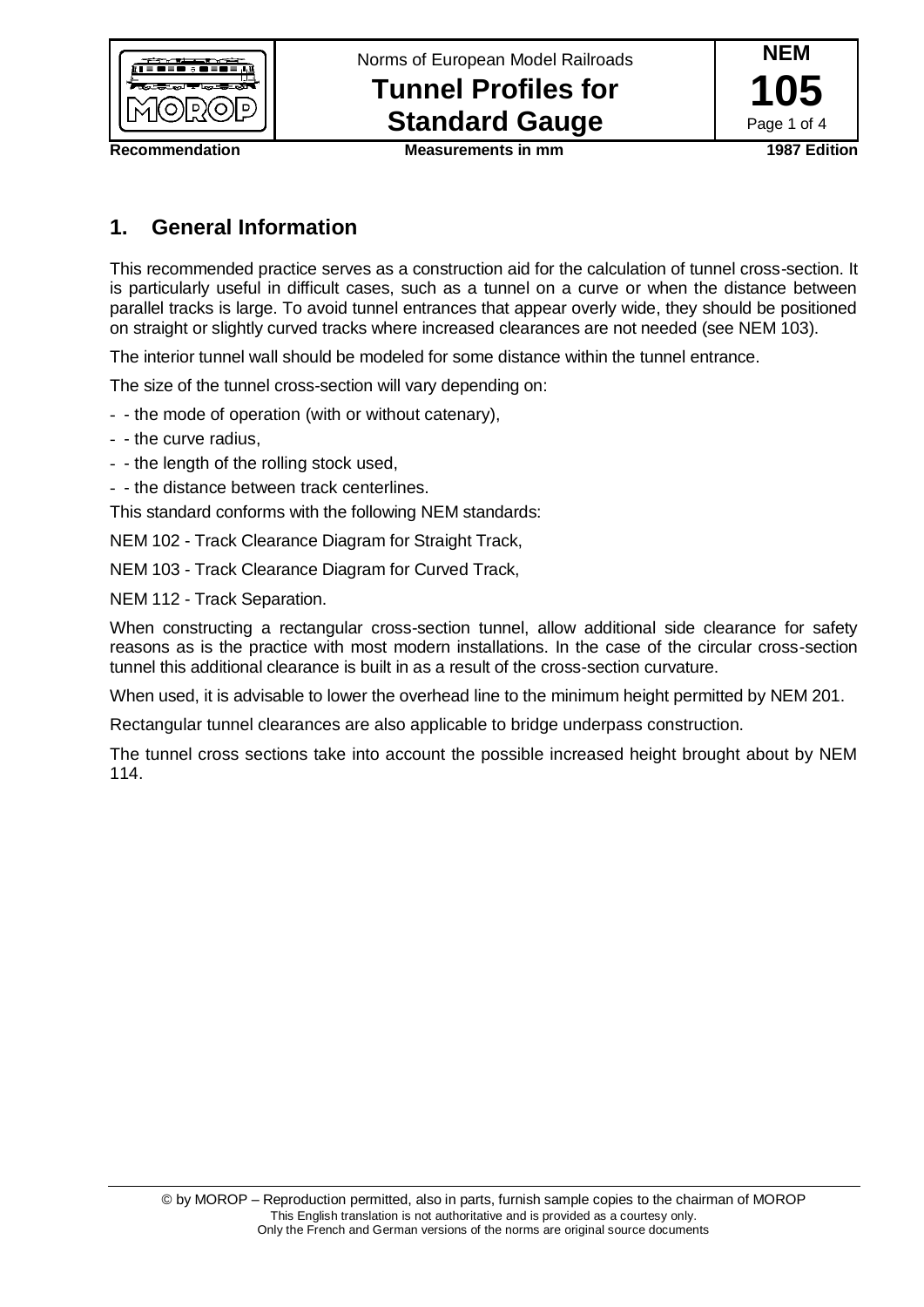# **2. Descriptions**



## **2.1 Tunnel with Rectangular Cross-section**

**Notes:** 1) Measurements *B1*, *H<sup>4</sup>* and *H<sup>5</sup>* from NEM 102.

- 2) Track separation *A* from NEM 112.
- 3) Extension *E* from NEM 103.
- 4) The tunnel wall may be tapered in the upper corners.

#### **Construction**

- 1. The tunnel height is measured as shown in the design.
- 2. The tunnel width is governed by the width measure of *B<sup>1</sup>* (plus the track separation for multitrack tunnels in accordance with NEM 112) plus the additional side clearance 0.3\*G.

On curves, the tunnel width should be extended on both sides by the measurement E (NEM 103).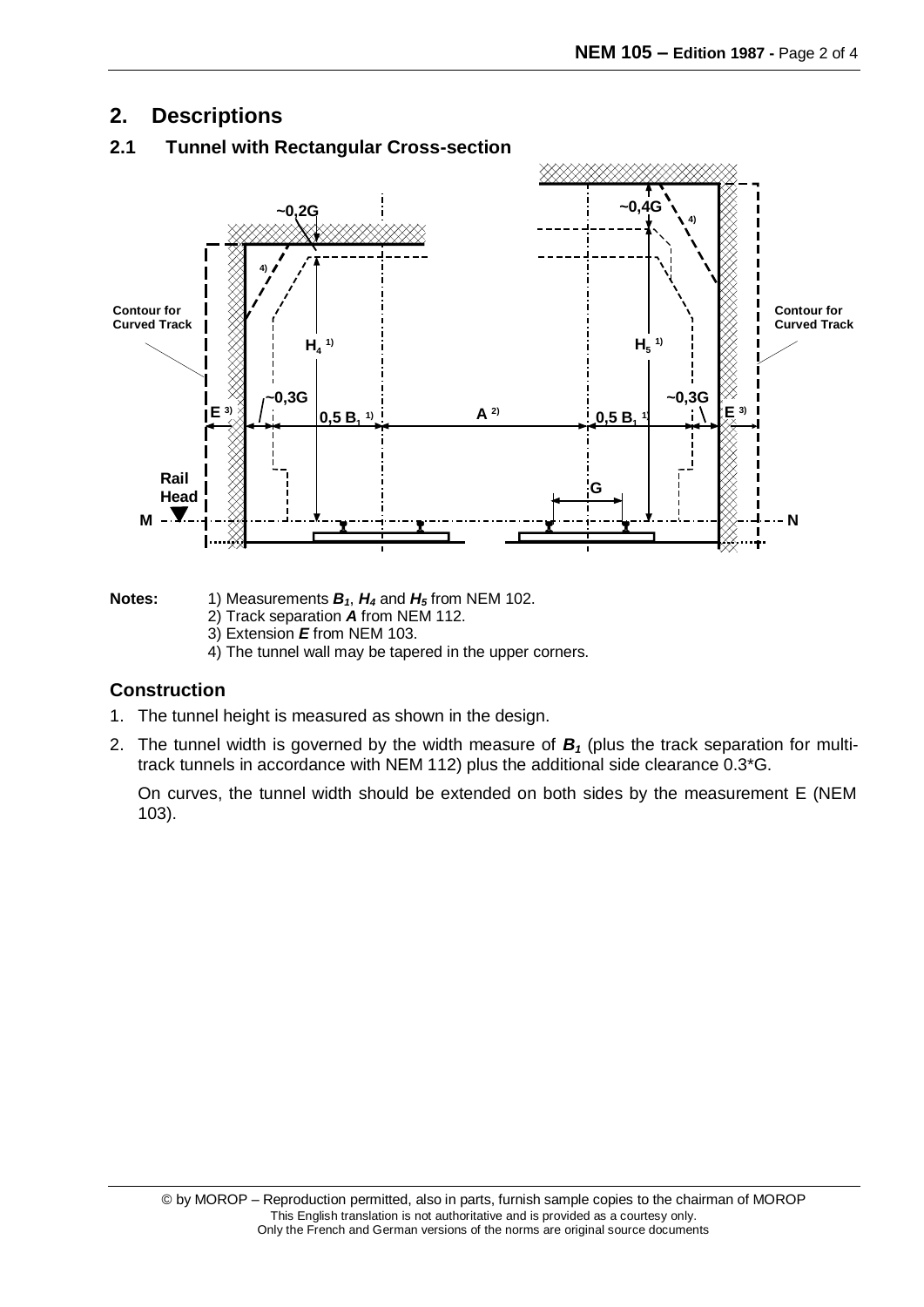#### **2.2 Single-track Tunnel with Circular Cross-section**



**Notes:** 1) Measurements *B<sup>1</sup>* from NEM 102.

2) Extension *E* from NEM 103.

3) The lower portion of the tunnel wall may drop perpendicularly to the ground.

#### **Construction**

- 1. Tunnel axis *K L* and horizontal over rail head (SO) *M N* derived from Column A measurements in NEM 112.
- 2. Points *m<sup>1</sup>* and *m<sup>2</sup>* are the radius points for determining the outline of the tunnel bore.

| Table of dimensions for C: |                                 |
|----------------------------|---------------------------------|
| Tunnel without catenary:   | $C = 2.2*G$                     |
| Tunnel with catenary:      | $C = 2.8*G$ for straight track, |
|                            | $C = 2.3*G$ for curved track.   |

3. For straight track: Draw a circular arc with radius  $R_1 = 2*B1$  around the point  $m_1$  (this outlines the lower portion of the tunnel wall below the horizontal intersecting point *a*).

On curves, measurement  $R_1$  should be increased by the measurement  $E$  (from NEM 103).

*Example for H0:* Curve radius 700,  $B_1 = 48$ ,  $E = 7$  mm

$$
R_1 = 2 B_1 + E = 96 + 7 = 103 \text{ mm}
$$

- 4. The profile of opposite sides of the tunnel should be a mirror image of one another.
- 5. Draw a circular arc with radius  $R_2$  (= distance from point  $m_2$  to point  $a$ ) around the point  $m_2$  (this outlines the upper portion of the tunnel wall above the horizontal line intersecting point *a*).